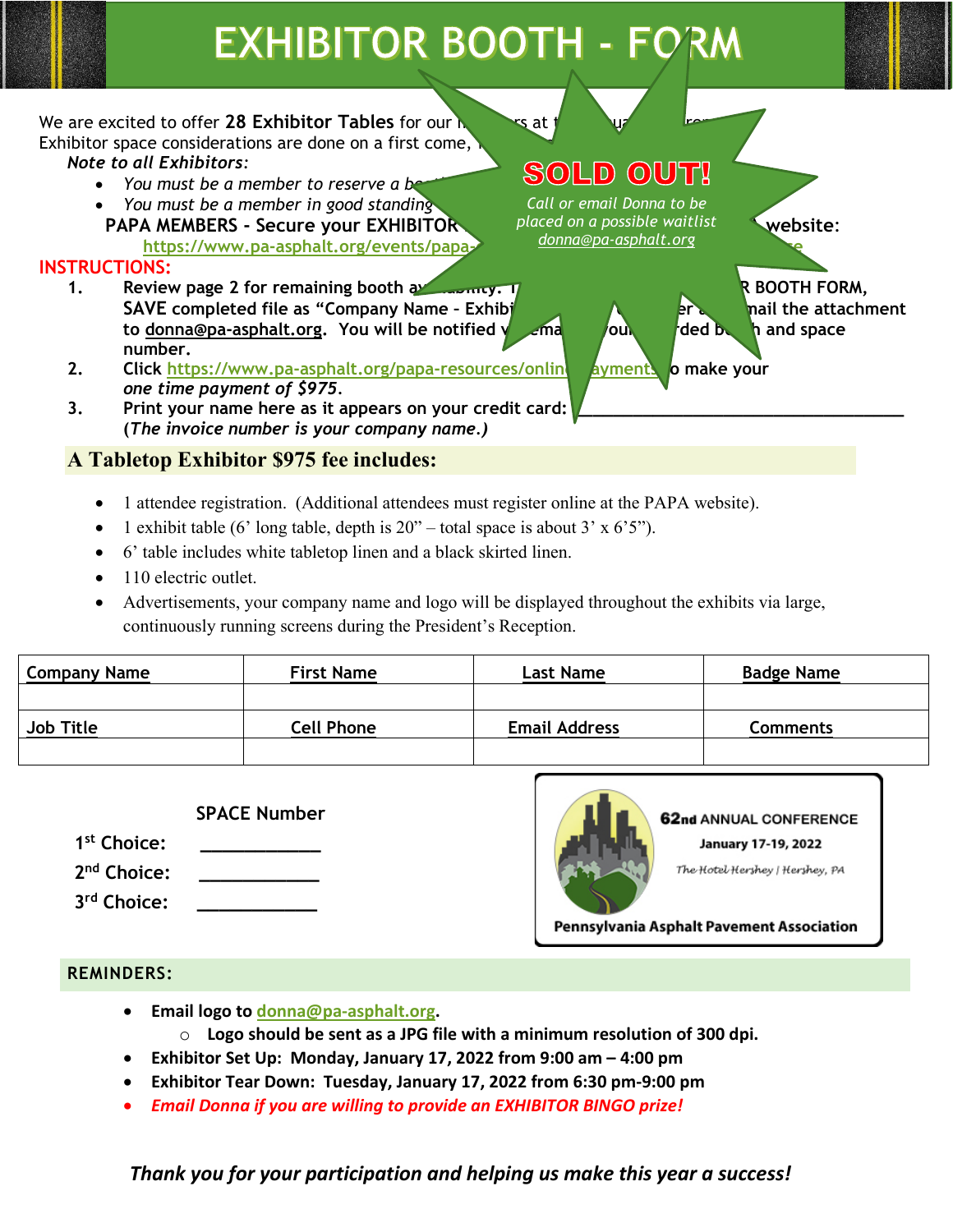

62nd ANNUAL CONFERENCE **January 17-19, 2022** 

The Hotel Hershey | Hershey, PA

# **2022 Exhibitor Booth Assignments**

Pennsylvania Asphalt Pavement Association

| Booth#       | <b>Company Name</b>                        | Booth# | <b>Company Name</b>                   |
|--------------|--------------------------------------------|--------|---------------------------------------|
| $\mathbf{1}$ | Reliable Asphalt Products, Inc.            | 15     | <b>Cargill Industrial Specialties</b> |
| 2            | Stephenson Equipment, Inc.                 | 16     | Meeker Equipment Co., Inc.            |
| 3            | Troxler Electronic Laboratories, Inc.      | 17     | Aquaphalt                             |
| 4            | Hunt Consulting & Testing<br>Services, LLC | 18     | <b>Stansteel/Hotmix Parts</b>         |
| 5            | <b>Command Alkon</b>                       | 19     | InstroTek, Inc.                       |
| 6            | Unique Paving Materials Corp.              | 20     | <b>Associated Asphalt</b>             |
| 7            | CC&T Division of GT Mid-Atlantic           | 21     | Forta Corporation                     |
| 8            | Terracon Consultants, Inc.                 | 22     | All States Materials Group            |
| 9            | RT Environmental Services, Inc.            | 23     | Ingevity, LLC                         |
| 10           | Pavement Technology, Inc.                  | 24     | Groff Tractor & Equipment, Inc.       |
| 11           | Astec Industries, Inc.                     | 25     | Mack Trucks, Inc.                     |
| 12           | HaulHub Technologies                       | 26     | Humboldt Manufacturing Co.            |
| 13           | Earthwave Technologies                     | 27     | Pavilian Drainage Supply Co., Inc.    |
| 14           | Cleveland Brothers Equipment,<br>Co.       | 28     | Site Supply, Inc.                     |

## *UPDATED AS OF 11.23.21*